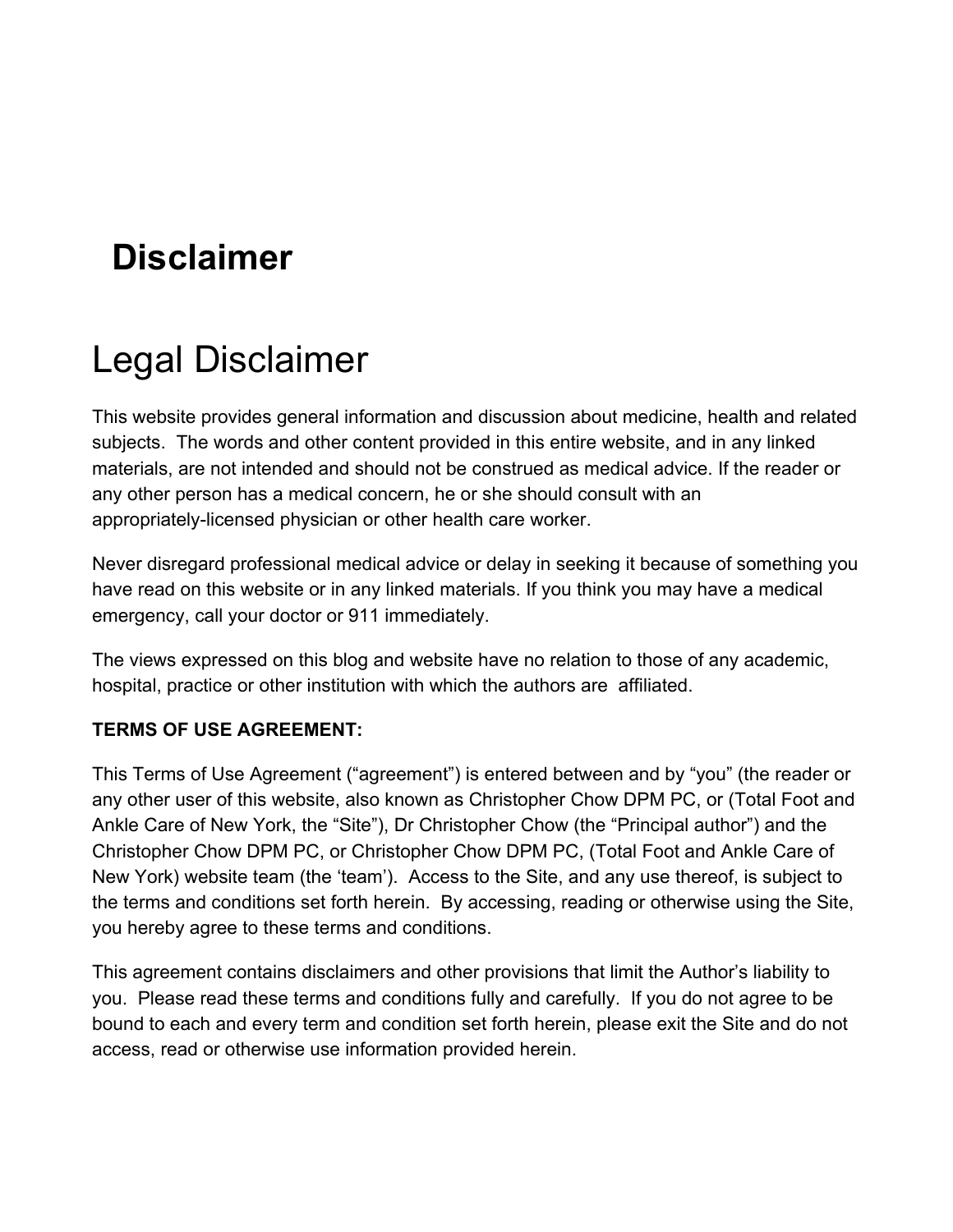By accessing the Site and/or reading its content, and/or using it to find information on any other website or informational resource, you acknowledge and agree that you have read and understand these terms and conditions, that the provisions, disclosures and disclaimers set forth herein are fair and reasonable, and that your agreement to follow and be bound by these terms and conditions is voluntary and is not the result of fraud, duress or undue influence exercised upon you by any person or entity.

## **DISCLAIMER REGARDING MEDICAL ADVICE**

The Principal author provides the Site and any services, information, opinions, content, references and links to other knowledge resources (collectively, "Content") for informational purposes only. The Author does not provide any medical advice on the Site.

Accessing, reading or otherwise using the Site does not create a physician-patient relationship between you and the Principal author. Providing personal or medical information to the Principal author does not create a physician-patient relationship between you and the Principal author or authors.

Nothing contained in the Site is intended to establish a physician-patient relationship, to replace the services of a trained physician or health care professional, or otherwise to be a substitute for professional medical advice, diagnosis, or treatment.

You hereby agree that you shall not make any medical or health-related decision based in whole or in part on anything contained in the Site. You should not rely on any information contained in the Site and related materials in making medical, health-related or other decisions. You should consult a licensed physician or appropriately-credentialed health care worker in your community in all matters relating to your health.

## **DISCLAIMER REGARDING SITE CONTENT AND RELATED MATERIALS**

The Content may be changed without notice and is not guaranteed to be complete, correct, timely, current or up-to-date. Similar to any printed materials, the Content may become out-of-date. The Author undertakes no obligation to update any Content on the Site. The Principal author may update the Content at any time without notice, based on the Principal author's sole and absolute discretion. The Principal author reserves the right to make alterations or deletions to the Content at any time without notice.

Opinions expressed in the Site are not necessarily those of the Principal author or team. Any opinions of the Principal author have been considered in the context of certain conditions and subject to assumptions that cannot necessarily be applied to an individual case or particular circumstance. The Content may not and should not be used or relied upon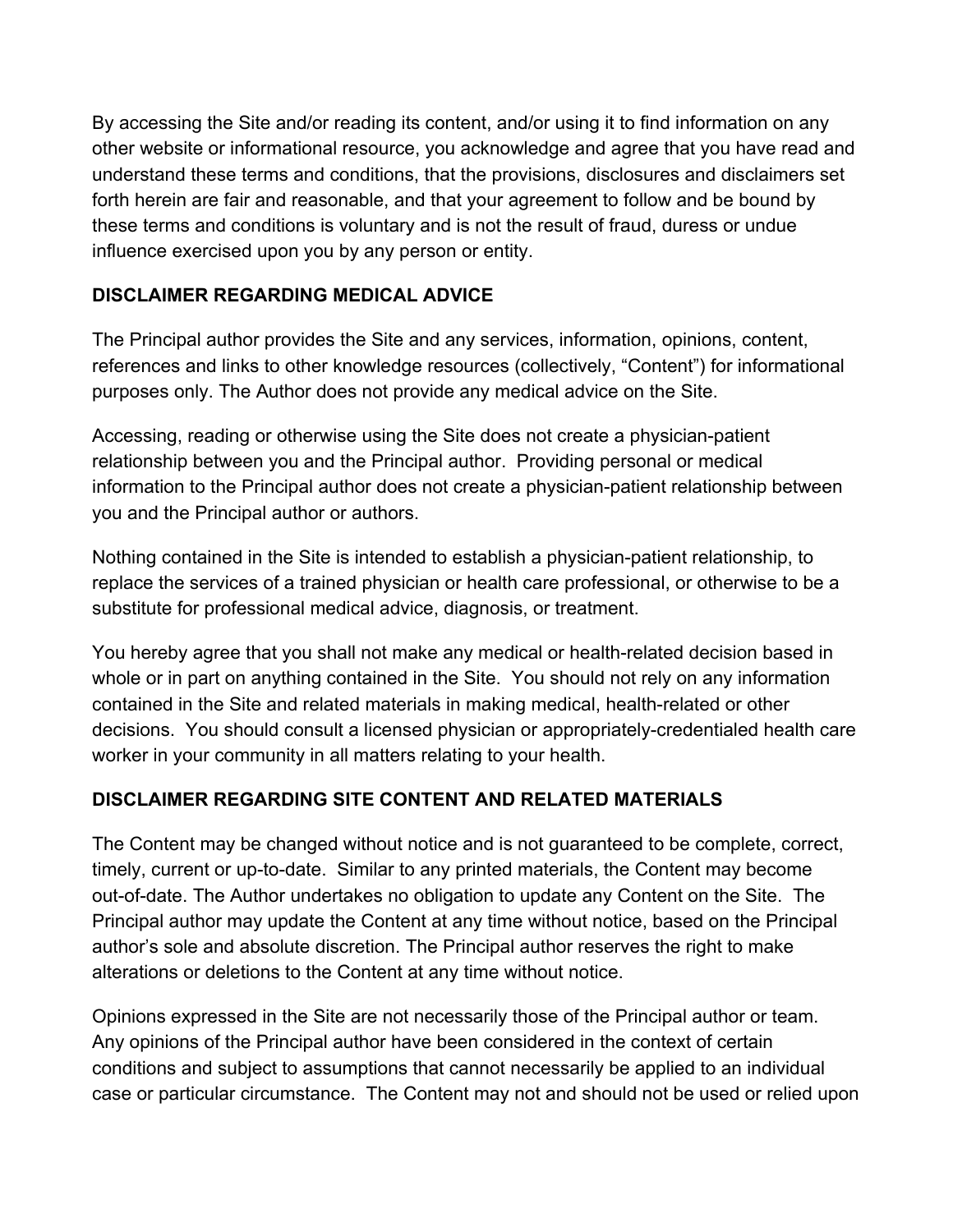for any other purpose, including, but not limited to, use in or in connection with any legal proceeding.

From time to time, the Site may contain health– or medical-related information that is sexually explicit. If you find this information offensive, you may not want to use the Site.

## **GUIDELINES FOR POSTING**

This Site is open to the public. You should consider comments carefully and do not post any information or ideas that you would like to keep private. By uploading or otherwise making available any information to the Principal author in the form of user generated comments or otherwise, you grant the Principal author the unlimited, perpetual right to distribute, display, publish, reproduce, reuse and copy the information contained therein.

You are responsible for the comments you post. You may not impersonate any other person through the Site. You may not post content that is defamatory, fraudulent, obscene, threatening, invasive of another person's privacy rights or that is otherwise unlawful. You may not post content that infringes on the intellectual property rights of any other person or entity. You may not post any content that includes any computer virus or other code designed to disrupt, damage, or limit the functioning of any computer software or hardware.

By submitting or posting content on the Site, you grant the Principal author, team and any company substantially under the control of the Principal author, the right to remove any content or comment that, in Principal author's sole judgment, does not comply with the terms and conditions of this Agreement or is otherwise objectionable. You also grant the Principal author and any company substantially under the control of Principal author the right to modify, adapt, and edit any content.

## **DISCLAIMER REGARDING THIRD PARTY LINKS**

The Site may, from time to time, contain links to other ("third party") web sites. These links are provided solely as a convenience and not as a guarantee or recommendation by the Principal author for the services, information, opinion or any other content on such third party web sites or as an indication of any affiliation, sponsorship or endorsement of such third party web sites.

If you decide to access a linked website, you do so at your own risk. Your use of other websites is subject to the terms of use for such sites.

The Principal author is not responsible for the content of any linked or otherwise connected web sites. The Principal author does not make any representations or guarantees regarding